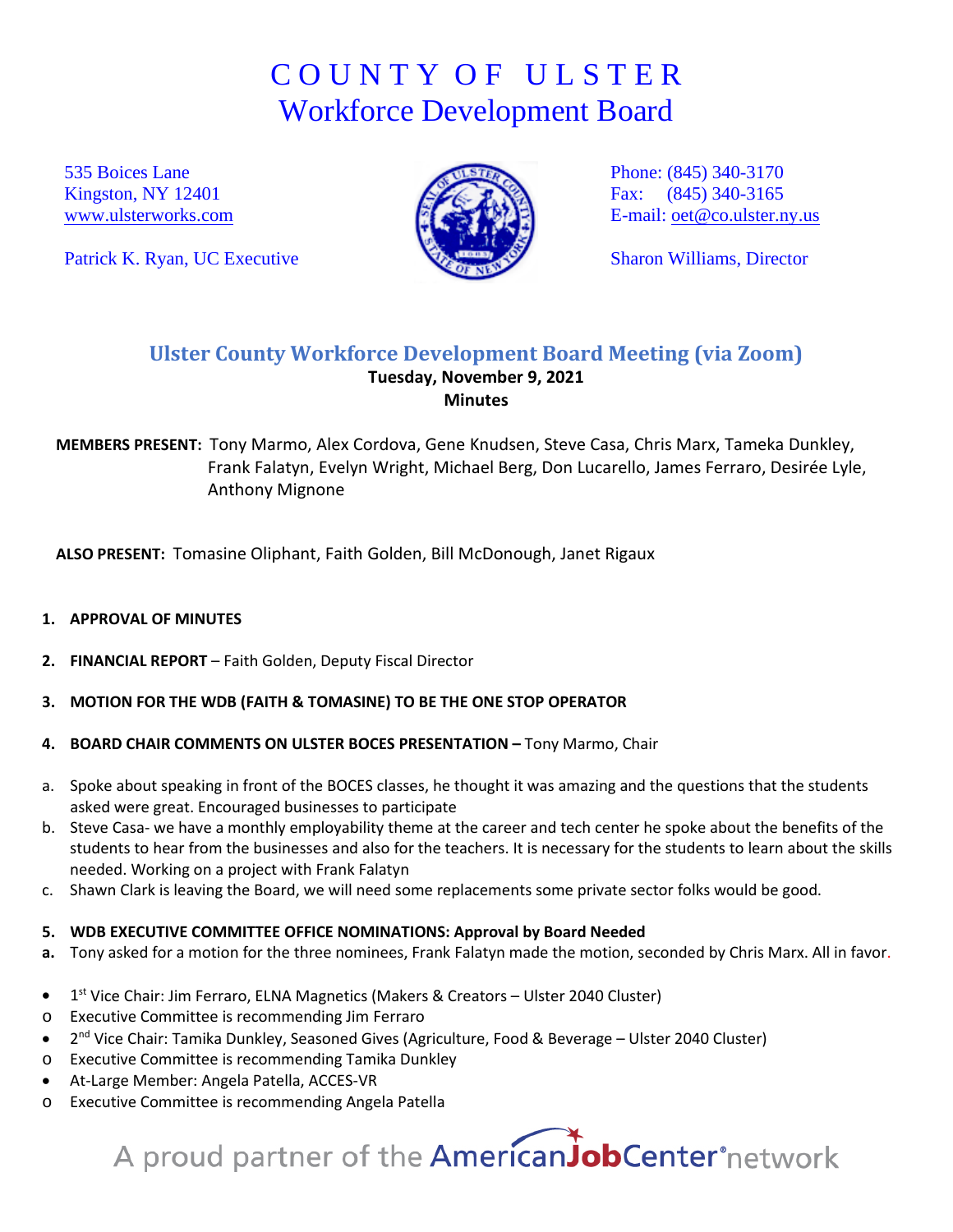Holding off until January 1<sup>st</sup> for the county to make a decision on the groups and committee's meetings. We want to be in unison

Public Engagement Committee

Youth

**6. DIRECTOR'S REPORT –** Tomasine Oliphant, WDB Director

Program Updates-

- o Gun violence Prevention- partnering with community providers, AVERT, and making sure there is awareness out there to these young people and trying to prevent them
- o Janet- We have partnered with several different agencies; we are happy to announce our AVERT referral for who has started at the Ulster County Sheriffs. We have 6 people who are actively enrolled 4 are co-enrolled 2 are only in the GVI program. In YAEP we have 25 youth who we are working with, we have 10 new enrolled and 15 who carried over from last year. We do have youth in training, the main one being Commercial Driver Training. Spoke about AVERT and partners with the group.
- o Bill number of OJT contracts who rolled in from the work experience programs we have been able to do it on a seamless basis, so the candidate does not have a gap in employment. Frank has a youth and we have been trying to make sure we are having continued success. We met with the hierarchy of the UC Jail. Job Orders are not coming in the primary areas that they are coming in are in the makers and shakers. The Council of Industry job board is getting some notice. The actual flow of job orders is a little bit slower but the DOL staff person is in so that may be why we are seeing a slowdown.
- o Gene Knudson- Brooklyn Bottling may be a good candidate to refer to the AVERT Team.
- o New team member Miles Davis
- Climate Solutions Week: Ulster County Green Careers Coalition-
- o Tomasine- organized by sustainable Hudson Valley, Tomasine spoke on a panel for New Yorkers for Clean Energy. She shared the Green New Deal website. They are excited about the website. Another update our Disabilities Resource Coordinator we will be receiving additional funding for the program to continue.
- o Steve Casa- Number of speakers who showed up, 450,000 NYSERDA grant.
- o Scott Arnold and Don Mapes spoke as well, and the youth were able to hear from a young person who is now working with RYCOR HVAC services. Also made a connection with the Youth Bureau and Desiree Lyle.
- o Desiree also offered to give the presentation for free to anyone who is interested in learning more.
- o Chris Marx- Council of Industry round table, Barbara was able to make available 2500 to the apprentices hip programs

Frank is asking for a presentation from our Disabilities Resource Coordinator and for Angela Mignone to present about what each other's programs do from an employee standpoint.

Tony- If anyone has suggestions for content for these meeting, please let us know

- GVP Initiative partnership with the Ulster County AVERT Team
- New Staff Member: Miles Davis, Employment & Training Assistant
- New Expansion of Disability Resource Coordinator Funding [https://dol.ny.gov/news/governor-hochul-announces-111-million-federal-workforce-funding-expand](https://dol.ny.gov/news/governor-hochul-announces-111-million-federal-workforce-funding-expand-disability-resource)[disability-resource](https://dol.ny.gov/news/governor-hochul-announces-111-million-federal-workforce-funding-expand-disability-resource)
- OET Staff Transitions: Tomasine & Lisa-
- o Lisa received a promotion so she will no longer be joining us for these meetings , there is a current search going on-Tony- thanked Lisa
- o Tomasine- has transitioned to the UC Dept of Mental Health the Child and Family SPOA she will not be attending any meetings
- o Evelyn hard shoes to fill but they are still looking Anyone have anything to say?
- Anthony asking about the calendar for next year. The next meeting will be in January. There has been no request to change the day and time.

A proud partner of the **AmericanJobCenter** network